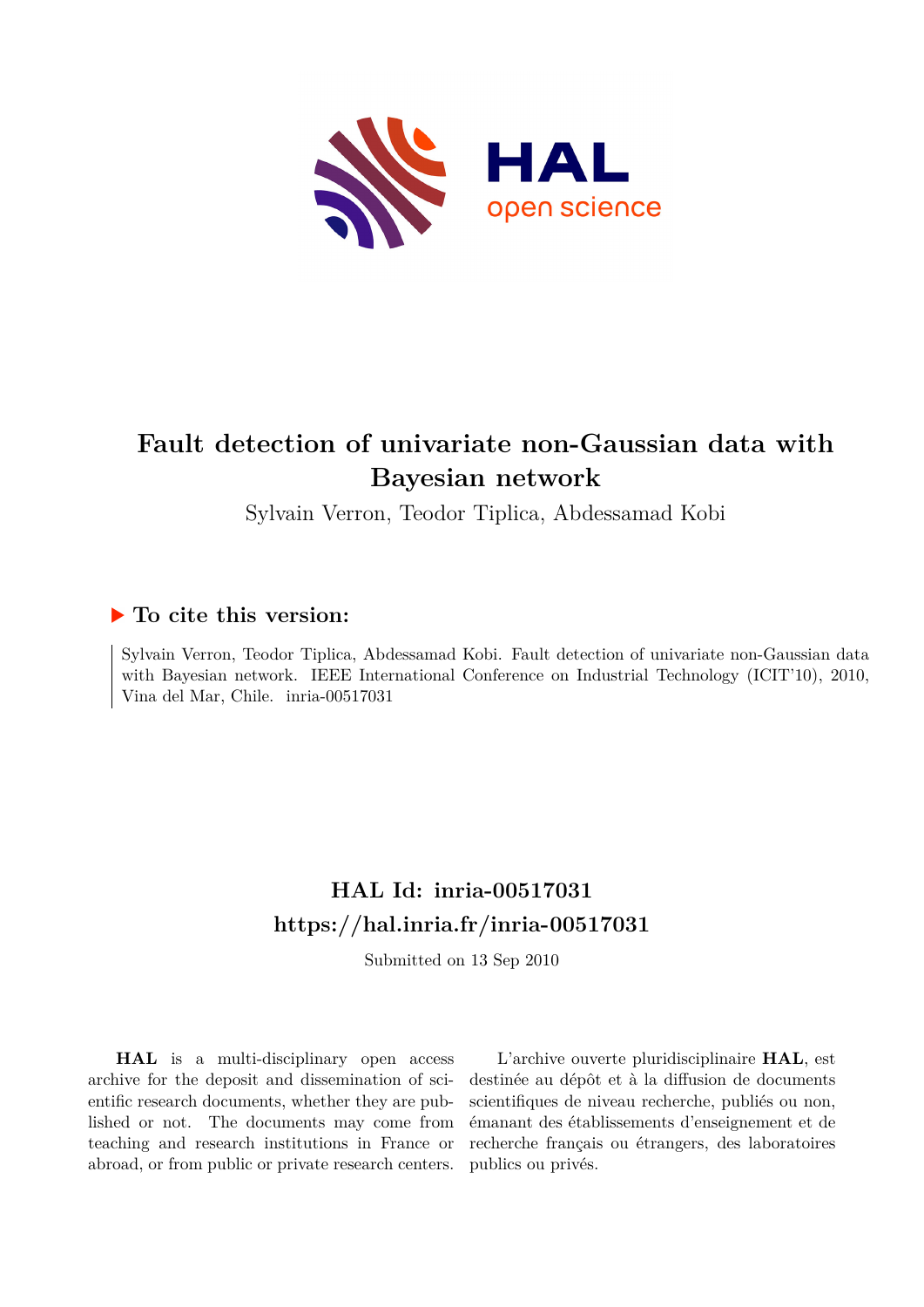# Fault detection of univariate non-Gaussian data with Bayesian network

Sylvain Verron, Teodor Tiplica and Abdessamad Kobi LASQUO/ISTIA 62, av. Notre Dame du Lac 49000 Angers, France Email: sylvain.verron@univ-angers.fr

*Abstract*—The purpose of this article is to present a new method for fault detection with Bayesian network. The interest of this method is to propose a new structure of Bayesian network allowing to detect a fault in the case of a non-Gaussian signal. For that, a structure based on Gaussian mixture model is proposed. This particular structure allows to take into account the non-normality of the data. The effectiveness of the method is illustrated on a simple process corrupted by different faults.

#### I. INTRODUCTION

Nowadays, an important topic of research is the Fault Detection and Diagnosis (FDD) ([1]). Classically, FDD is an essential task, it allows: to insure safety conditions for humans and materials, to improve quality products, to reduce manufacturing cost, and so on. Generally, FDD is composed of two different steps: the fault detection and the fault diagnosis. The objective of the fault detection step is to decide if a fault has appeared in the process. Once a fault has been detected, the goal of the fault diagnosis step is to find the root cause of the detected fault.

In the literature, we can find two main approaches for the FDD. The first one is the model-based approach ([2]). This first approach consist to represent the process in an analytical form ([3]). For that, physical equations describing the process are taken into account in order to model the process. Once an efficient model of the process is found, some methods can be used in order to generate residuals ([4]). A residual corresponds to the difference between the measurement of a variable in the process and his theoretical value given by the analytical model. So, if a residual is close to 0, we can consider that no fault affect this variable. Otherwise (residual not equal to 0), we can consider that a fault has appeared in the process (fault detection). Based on the different symptoms (significant residuals), a diagnosis of the appeared fault can be made with the help of an incidence matrix ([5]).

The second approach for the FDD is the data-driven approach ([6]). This approach makes the assumption that some data are available from the process. Generally, fault detection with data-driven methods requires only some data from normal operating conditions (fault-free). For the fault diagnosis with data-driven, we can distinguish two approaches, which can be complementary. The first one is the characterization of the fault. This approach consists to conclude on which variables are implicated in the fault ([7]). The second approach is a supervised classification task. Based on the data given in previous faults, the objective is to allocate a class (type of previous fault) to a new detected fault ([8]). In this case, many classifiers can be used: FDA (Fisher Discriminant Analysis) ([9]), SVM (Support Vector Machine) ([10]), kNN (k-nearest neighborhood) ([11]), ANN (Artificial Neural Networks) ([9]) and Bayesian networks classifiers ([12]).

In recent years, some works have been proposed in order to achieve the FDD with the help of Bayesian networks ([13], [14], [15], [16]). Bayesian networks have particular advantages for the Fault Detection and Diagnosis. Indeed, this tool can handle discrete and continuous variables, and can describe probabilistic relations between these variables. Moreover, some extensions of Bayesian networks seem to be really useful for the FDD, like dynamic Bayesian networks ([17]), object-oriented Bayesian networks ([18]) or influence diagrams ([9]).

A Bayesian Network (BN) ([19]) is an acyclic graph where each variable is a node (that can be continuous or discrete). Edges of the graph represent dependences between linked nodes. A formal definition is given here:

A Bayesian network is a triplet  $\{G, E, D\}$  where:

- $\{G\}$  is a directed acyclic graph,  $G = (V, A)$ , with V the ensemble of nodes of  $G$ , and  $A$  the ensemble of edges of G,
- ${E}$  is a finite probabilistic space  $(\Omega, Z, p)$ , with  $\Omega$  a nonempty space, Z a collection of subspace of  $\Omega$ , and p a probability measure on Z with  $p(\Omega) = 1$ ,
- ${D}$  is a set of random variables associated to the nodes of G and defined on E such as:

$$
p(V_1, V_2, \dots, V_n) = \prod_{i=1}^n p(V_i|C(V_i))
$$
 (1)

with  $C(V_i)$  the ensemble of causes (parents) of  $V_i$  in the graph G.

Some methods have already been proposed for the case of a Gaussian signal ([20]). But, signals from industrial processes are sometimes non-Gaussian. For example, in mechanics, we can found the concentricity error or the symetry error. So, the purpose of this article is to present a new method for the detection of faults in industrial systems in the case where the fault-free data are non-Gaussian.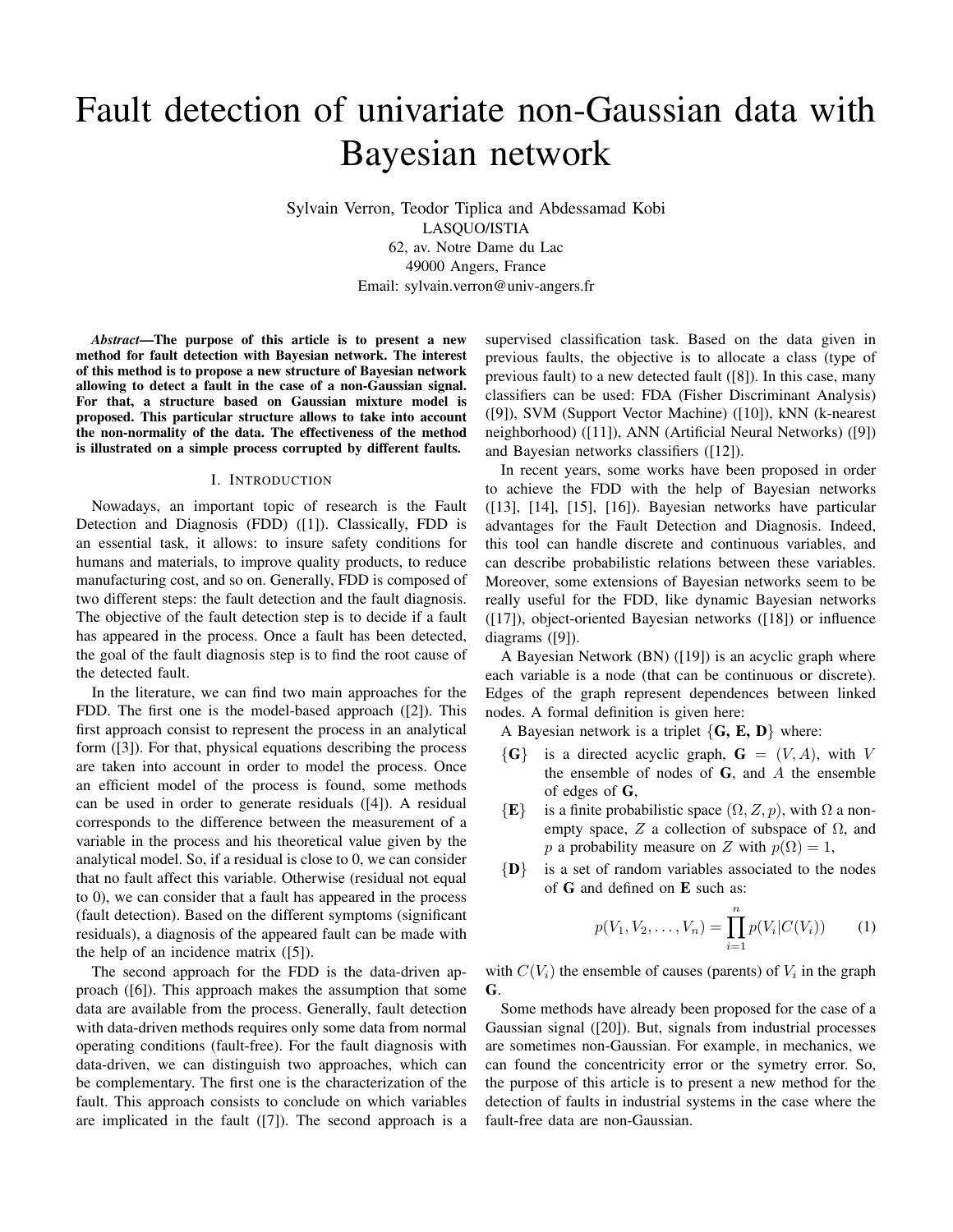The article is structured in the following manner. In section II, we present the method allowing the fault detection of Gaussian signal with Bayesian network. The section IV presents a new method in order to take into account non-Gaussian signal in the fault detection with Bayesian network. F + We evaluate this proposed method on a simple example in section V. Finally, section VI concludes on interests and limitations of this method, and presents some perspectives of the Fault Detection and Diagnosis with Bayesian networks.

#### II. BN FOR FAULT DETECTION IN THE GAUSSIAN CASE

Bayesian networks are able to directly handle Gaussian variables (univariate and multivariate). In the FDD framework, one wants to detect if a signal is stable or not. In the Gaussian case, we can view the problem as in the figure 1.



Fig. 1. Illustration of the fault detection statement

If the signal is stable (no fault), the variable  $X$  follows a Gaussian distribution F of parameters  $\mu_{\overline{F}}$  and  $\sigma_{\overline{F}}$ . If a positive shift affects the signal,  $X$  will follow a new and supposed unknown distribution  $F^+$ . In the same way, if a negative shift affects the signal, X will follow a new and supposed unknown distribution  $F^-$ . Classically, the following rule is used: if x is comprised between  $A$  and  $B$ , then we accept the assumption that  $X$  follows  $F$ . A and  $B$  are threshold allowing to respect a given false alarm rate  $\alpha$  (or  $\alpha/2$  on each side). Generally,  $A$  and  $B$  are computed with the following equations, where Z represents the quantile of the standard normal distribution:

$$
A = \mu_{\overline{F}} + Z_{\frac{\alpha}{2}} \sigma_{\overline{F}} \tag{2}
$$

$$
B = \mu_{\overline{F}} - Z_{\frac{\alpha}{2}} \sigma_{\overline{F}} \tag{3}
$$

Detection for the Gaussian case will be to decide if  $X$ follows  $\overline{F}$ ,  $F^-$  or  $F^+$ . In the case of  $F^-$  or  $F^+$ , we have a detection (a change in the signal of  $X$  has been detected). So, the detection can be seen as a discriminant analysis. Indeed, for a given observation  $x$ , the fault detection is similar to the following question: is x allocated to  $\overline{F}$ ,  $F^-$  or  $F^+$ ? In a Bayesian network, the application of a discriminant analysis can be done with a simple structure (in the univariate case), as given on the figure 2: a discrete variable C models the classes of the problem, thus a continuous (Gaussian) variable X models the signal.



Fig. 2. Structure of the discriminant analysis

In a discriminant analysis, the classical rule is to allocate the observation  $x$  to the class with the highest a posteriori density. So, on the figure 1, we can see that we have to execute a discriminant analysis with 3 classes, and that we have to fix the different parameters of the networks in order to respect the fact that the density of  $\overline{F}$  must be greater than the two others (densities of  $F^-$  and  $F^+$ ) between A and B.

As the distribution of  $F^-$  and  $F^+$  are supposed unknown, we model them by Gaussian distributions. But, we will impose parameters for these distributions allowing the already enonced rule: if  $x$  is comprised between  $A$  and  $B$ , then we accept the assumption that X follows  $\overline{F}$ . For that, we fix  $\sigma_{F}$  and  $\sigma_{F}$  + (respectively the standard deviations of  $F^-$  and  $F^+$ ) to  $\sigma_{\overline{F}}$ . So, if  $\sigma_{\overline{p}} = \sigma_{F^-} = \sigma_{F^+}$ , then in order to respect the detection rule, we have to fix  $\mu_{F^-}$  and  $\mu_{F^+}$  (respectively the means of  $F^-$  and  $F^+$ ) as follow:

$$
\mu_{F^-} = \mu_{\overline{F}} + 2Z_{\frac{\alpha}{2}} \sigma_{\overline{F}} \tag{4}
$$

$$
\mu_{F^+} = \mu_{\overline{F}} - 2Z_{\frac{\alpha}{2}} \sigma_{\overline{F}} \tag{5}
$$

Finally, we obtain the following Bayesian network and conditional probabilities tables (figure 3).



Fig. 3. BN for fault detection in Gaussian signal

The input of this network is the data from the variable  $X$ . Once this data is entered as observation (evidence), inference gives the a posteriori probabilities of each class  $(F, F^-$  and  $F^+$ ). For a given observation, the class with an a posteriori probability higher than 0.5 will be chosen. So, 0.5 represents a threshold for the decision about the fault detection: if  $P(\overline{F}|x) < 0.5$  then a fault has appeared in the process, else no fault is detected. The previous structure and parameters model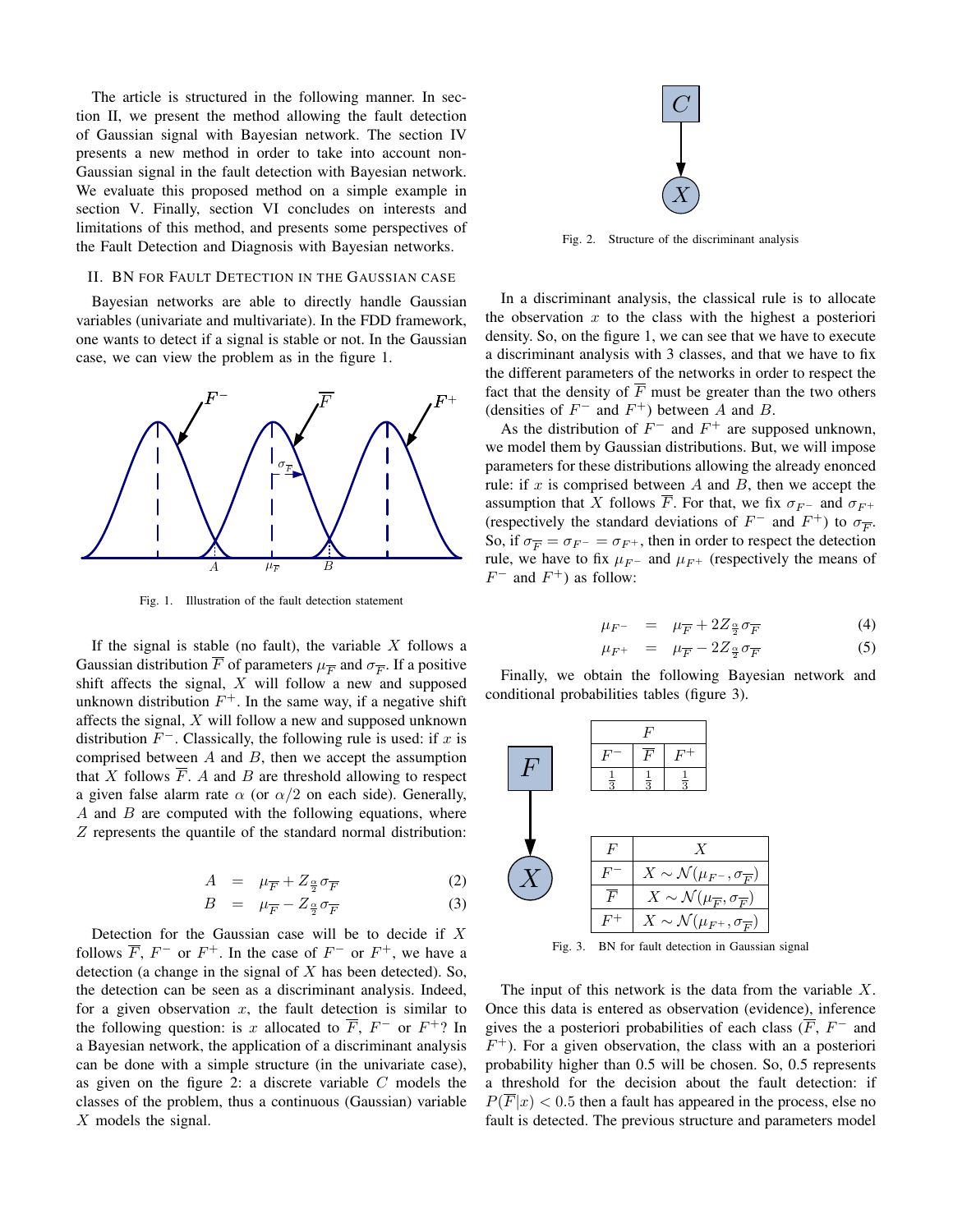a fault detection scheme in the case of a Gaussian signal. But, in certain cases, the signal to monitor is not Gaussian. So, in these cases, the previous method is not applicable. In the next section, we propose to develop a new method allowing to take into account non Gaussian signal for the fault detection.

#### III. THE NON-GAUSSIAN CASE

#### *A. Presentation of the non-Gaussian case*

As mentionned in the introduction, sometimes in industrial processes, the distribution of the normal (no fault) conditions data is not Gaussian. For example, the probability density function of the signal of the fault-free case can be this of figure 4.



Fig. 4. Example: probability density function of data in the non-Gaussian case

The main problem of Bayesian network is that this tool is not able to directly handle other distribution than the Gaussian one. So, the distribution described in figure 4 cannot be directly model in the network. Some solutions have been proposed to handle various distributions in a Bayesian network: mixture of truncated exponentials ([21]) or kernels methods ([22]). But these types of methods implicate some difficulties for the exact inference, and software are not really exploitable. For these reasons, we prefer to use an other method, directly applicable in classic Bayesian networks (with discrete and Gaussian nodes): the Gaussian Mixture Model (GMM).

#### *B. Gaussian mixture model*

A well known semi-parametric method for the estimation of non-Gaussian signal is the Gaussian Mixture Model ([23]). With this method, the probability density function  $p(X)$  is seen as a weighted addition of several Gaussian probability density functions.  $p(X)$  can be defined as:

$$
p(x) = \sum_{j=1}^{d} a_j p(x|D_j)
$$
 (6)

In this equation, d represents the number of components of the model, and  $D_j$  represent the label of the  $j^{th}$  component. So, d is the number of Gaussian distributions used for the approximation of the probability density function  $p(X)$ .  $a_i$  represents the weight allocated to the Gaussian law represented by  $p(X|D_j)$ . Evidently, for all j, we must have  $0 < a_j < 1$ . Moreover, one must verify that  $\sum_{ }^{d}$  $\sum_{j=1} a_j = 1.$ 

On the figure 5, we can see that  $p(X)$  is the weighted sum of three Gaussian probability density functions:  $p(X|D_1)$ ,  $p(X|D_2)$  and  $p(X|D_3)$ .



Fig. 5. Example: GMM of the signal of figure 4

Of course, the main difficulty is to obtain the different parameters of the functions  $p(X|D_i)$ . For that, several methods exist: the Expectation-Maximization (EM) algorithm ([24]), the Markov chains Monte Carlo ([25]), or spectral methods ([26]). The inconvenience of these methods is that they take into account that the number of components d of the model is known. But, in many cases, this number is not known. The main problem is then to compute the optimal value of  $d$ . Unfortunately, at present time, a universal solution does not exist for this problem. So, a practical method is to proceed by iteration: take  $d = 1$ ,  $d = 2$ , and so on, and then do a statistical test between each iteration to see if the increasing of d give or not an increase to the model accuracy.

#### *C. Gaussian mixture model in a Bayesian network*

In a Bayesian network, modeling a Gaussian mixture model will be simple. Indeed, if all the parameters of the GMM is known, this can be modeled with two nodes: a discrete one (D) and a Gaussian one  $(X)$ , as described on the figure 6.



Fig. 6. Example: GMM in a Bayesian network

On the figure 6, the dimension of  $D$  represents the number of components  $d$  of the GMM. The probability table of  $D$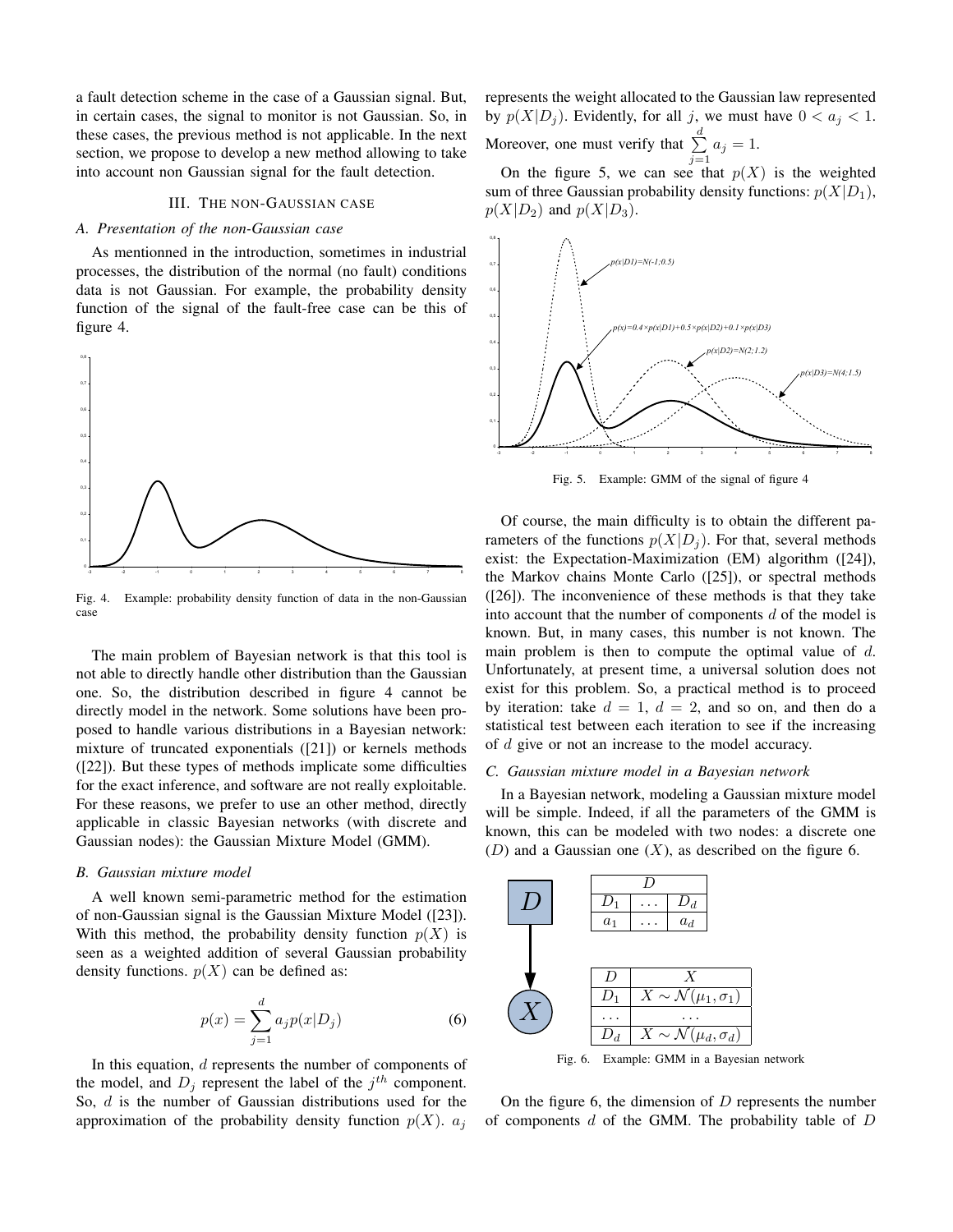represents the different coefficients (weights)  $a_i$  of the GMM. The conditional nodes  $X$  give the  $d$  different distribution laws representing the GMM.

#### IV. BN FOR FAULT DETECTION IN THE NON-GAUSSIAN CASE

In the section II, we have seen how to detect a fault with a Bayesian network for the case of a Gaussian signal. We presented, in section III, how to model a GMM in a Bayesian network. Now, we will propose a method allowing to detect a fault in a Bayesian network when the signal to monitor is not Gaussian.

We first establish the problem statement of the fault detection in the non-Gaussian case. This problem is quite similar to those of section II, but here the signal of the faultfree condition is not Gaussian. So, we have the statement represented in figure 7.



Fig. 7. Illustration of the fault detection statement in the non-Gaussian case

As in the Gaussian case, if the signal is stable (no fault), the variable  $X$  follows a distribution called  $F$ . If a positive shift affects the signal,  $X$  follows a new and supposed unknown distribution  $F_+$ , and similarly  $F_-\,$  in the case of a negative shift. A and  $B$  are threshold allowing to respect a given false alarm rate  $\alpha$ . But here, in the case of a non-Gaussian distribution, the false alarm rate is not necessary divided in two equal parts for each side, we can choose an other repartition of  $\alpha$ . Moreover, we introduce  $D$ , a dispersion measure, described as representing 99.73% of the population (0.135% on each side).

As in the Gaussian case, the fault detection will be assimilated to a discriminant analysis between the three classes  $(\overline{F},$  $F^-$  and  $F^+$ ). Moreover, as the fault classes ( $F^-$  and  $F^+$ ) are unknown, we will simply use Gaussian distributions for these two classes (as in the Gaussian case). The more important is to define these two classes in order to keep the decision rule: if  $x$  is comprised between  $A$  and  $B$ , then we accept the assumption that x is allocated to  $\overline{F}$ . The different steps giving the definition of the Bayesian network able to detect a fault in a non-Gaussian case are given here.

Firstly, based on the process data in a fault-free case, we estimate the different parameters of the GMM defining the class  $F$ . For that, we use the EM algorithm. So, we obtain the parameters of the d Gaussian components of  $\overline{F}$ :  $\mu_{\overline{F}1}, \sigma_{\overline{F}1}, \ldots, \mu_{\overline{F}d}, \sigma_{\overline{F}d}.$ 

Secondly, as we know the distribution of  $\overline{F}$ , we can compute  $A$  and  $B$ . For that, we use the following conditions:  $\Phi_{\overline{F}}(A) = \frac{\alpha}{n}$  and  $\Phi_{\overline{F}}(B) = 1 - \frac{\alpha}{n}$ , where  $\Phi_{\overline{F}}(x)$  represents the cumulative distribution function of  $\overline{F}$ , and n is the repartition coefficient of the false alarm rate  $\alpha$ .

Thirdly, we compute the parameters of the fault classes  $(F^-)$ and  $F^+$ ). We have defined these two classes to follow Gaussian distributions. In order to obtain reasonable variance for these classes compared to the fault-free case, we choose empirically the following standard deviation:  $\sigma_{F^-} = \sigma_{F^+} = \frac{D}{6}$ . As the standard deviation is fixed, we can compute  $\mu_{F^-}$  and  $\mu_{F^+}$ in order to respect  $\Phi_{\overline{F}}(A) = \Phi_{F^+}(A)$  and  $\Phi_{\overline{F}}(B) = \Phi_{F^+}(B)$ . For that,  $\mu_{F^-}$  is the lower root of the following equation:

$$
\mu_{F^-}^2 - 2A\mu_{F^-} + 2A\sigma_{F^-}^2 \log(\Phi_{\overline{F}}(A)\sigma_{F^-}\sqrt{2\pi}) = 0 \tag{7}
$$

And, equivalently,  $\mu_{F^+}$  is the higher root of the following equation:

$$
\mu_{F^+}^2 - 2B\mu_{F^+} + 2B\sigma_{F^+}^2 \log(\Phi_{\overline{F}}(B)\sigma_{F^+}\sqrt{2\pi}) = 0 \quad (8)
$$

Finally, we can construct the Bayesian network. This network is composed of three nodes. The first one is  $F$  and represent the status of the signal, or equivalently the classes of the system. This node has three modalities:  $F, F^-$  and  $F^+$ . This node is a root node, it has no parent nodes. His a priori probability table is fixed to a uniform distribution, so  $P(\overline{F}) = P(F^-) = P(F^+) = \frac{1}{3}$ . Thus, this class node is linked to the two other nodes  $D$  (discrete node) and  $X$ (Gaussian node), representing the GMM (see figure 6). Thus, we obtain the network represented on the figure 8, where we have also represented the different probability tables.

On the figure 8, we can make an interesting remark. The fact to have a GMM for one class of the system (here for the class  $\overline{F}$ ) constrains the network to have a GMM of the same dimension for each class of the system. But for the two other classes  $(F^-$  and  $F^+$ ), we have only one Gaussian, and not a GMM. In order to respect these classes, we can see that in the probability table of  $D$  (table representing the coefficient of the GMM for each classes), the first coefficient is fixed to 1 and all the others are fixed to 0. In this manner, the GMM is fixed to only one Gaussian (GMM of dimension 1) for the classes  $F^-$  and  $F^+$ . In the same way, in the X conditional probability table, we can see that we have to fix some Gaussian laws for the combinations like  $\{F^-, b\}$  or  $\{F^+, c\}$  and so on. These Gaussians can be fixed randomly. Indeed, they will not be take into account in the inference, as their coefficient in the GMM is 0 for each.

We will evaluate the effectiveness of the proposed approach in the next section.

#### V. APPLICATION

We will apply the proposed method in order to prove his effectiveness. For that, we test our method on a simulated signal. Practically, this signal could represent a quality characteristic of a product to monitor. We have simulated 100 observations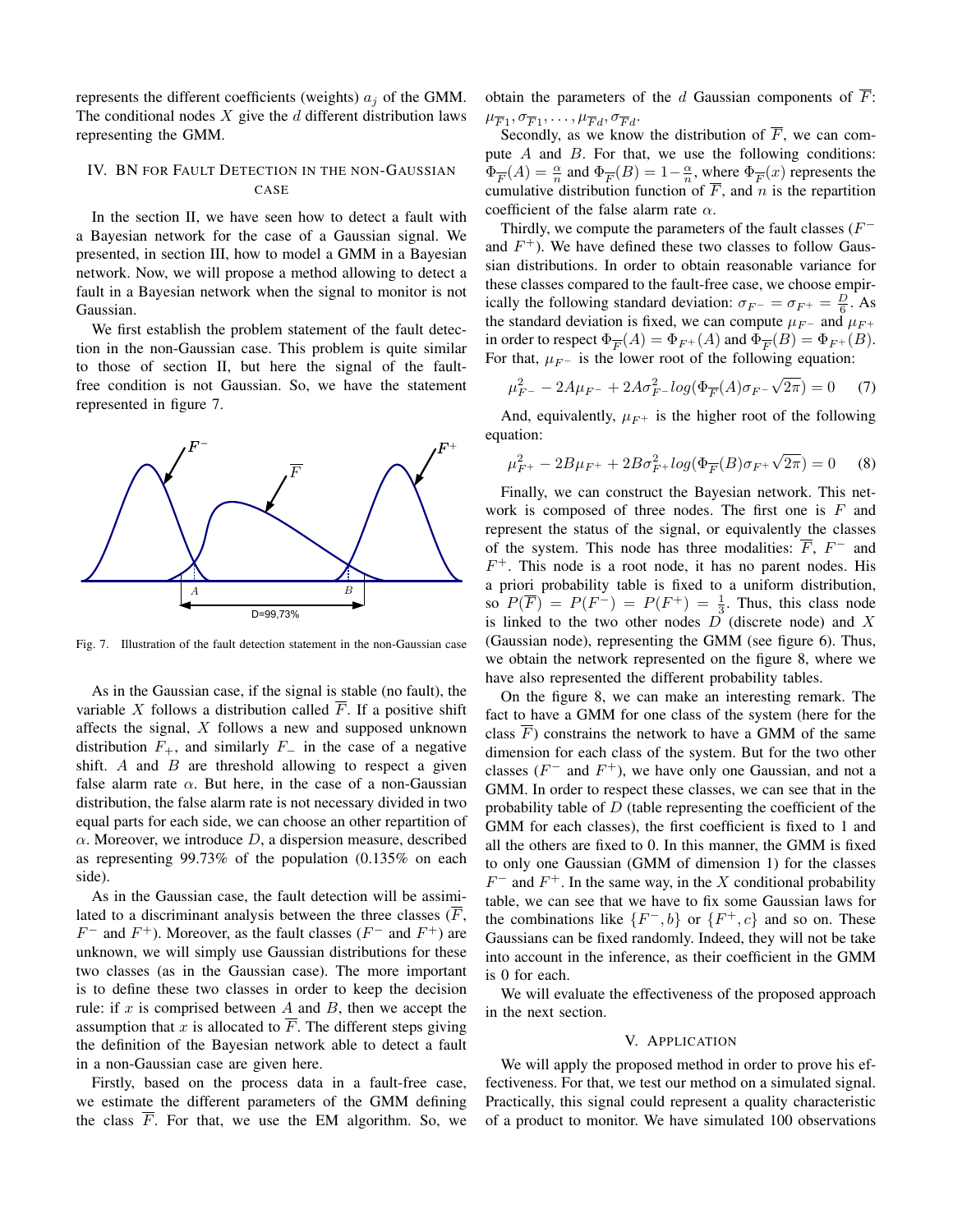

Fig. 8. BN for fault detection in Gaussian signal

of the normal operating conditions of this signal. The signal (in the fault-free case) can be seen on figure 9. We well see that is non-Gaussian cause it has some peaks at high values frequently.



Fig. 9. Non-Gaussian signal in the fault-free case

We have applied the procedure proposed in the previous section to the data of figure 9. The false alarm risk  $\alpha$  has been fixed to 0.1%; and we have made the assumption that this risk is equivalent on each side (so  $\alpha/2$  on each side). The Bayesian network of figure 10 has been found.

To prove the effectiveness of the network, we have simulated 200 samples (observations) of this signal under the following scenario (see also figure 11):

- Samples 1 to 50: the system is in a fault-free case.
- Samples 51 to 100: a negative shift is assumed to occur after sample  $k=51$  and to vanish after sample  $k=100$ .



Fig. 10. Bayesian network of the application

- Samples 101 to 150: the system is in a fault-free case.
- Samples 151 to 200: a positive shift is assumed to occur after sample k=151 and to vanish after sample k=200.



Fig. 11. Signal for the test of the network

We precise that all the simulations have been made with Matlab/Simulink and the BNT (BayesNet Toolbox) developed by Murphy ([27]).

The result of the simulation is given on the following graph (figure 12). This figure represents the a posteriori probabilities (so, given the observation  $x$ ) of each class of the network. For a class, if the a posteriori probability is greater than 0.5, then we can say that the class defines the state of the signal.

On the figure 12, we see that each phase of the scenario is well recognized. We can view that we have no false alarm. This is normal because the false alarm risk chosen is quite high. We can also see that the fault  $F^-$  is better detected that the fault  $F^+$ . The reason of this better detection is the fact that the distribution of  $\overline{F}$  is more stretched on high value (as on figure 7). A non-symmetric  $\alpha$  could be better to detect this kind of distribution. Finally, we can say that the proposed method performs well because for each scenario period, correct decisions are taken by the Bayesian network.